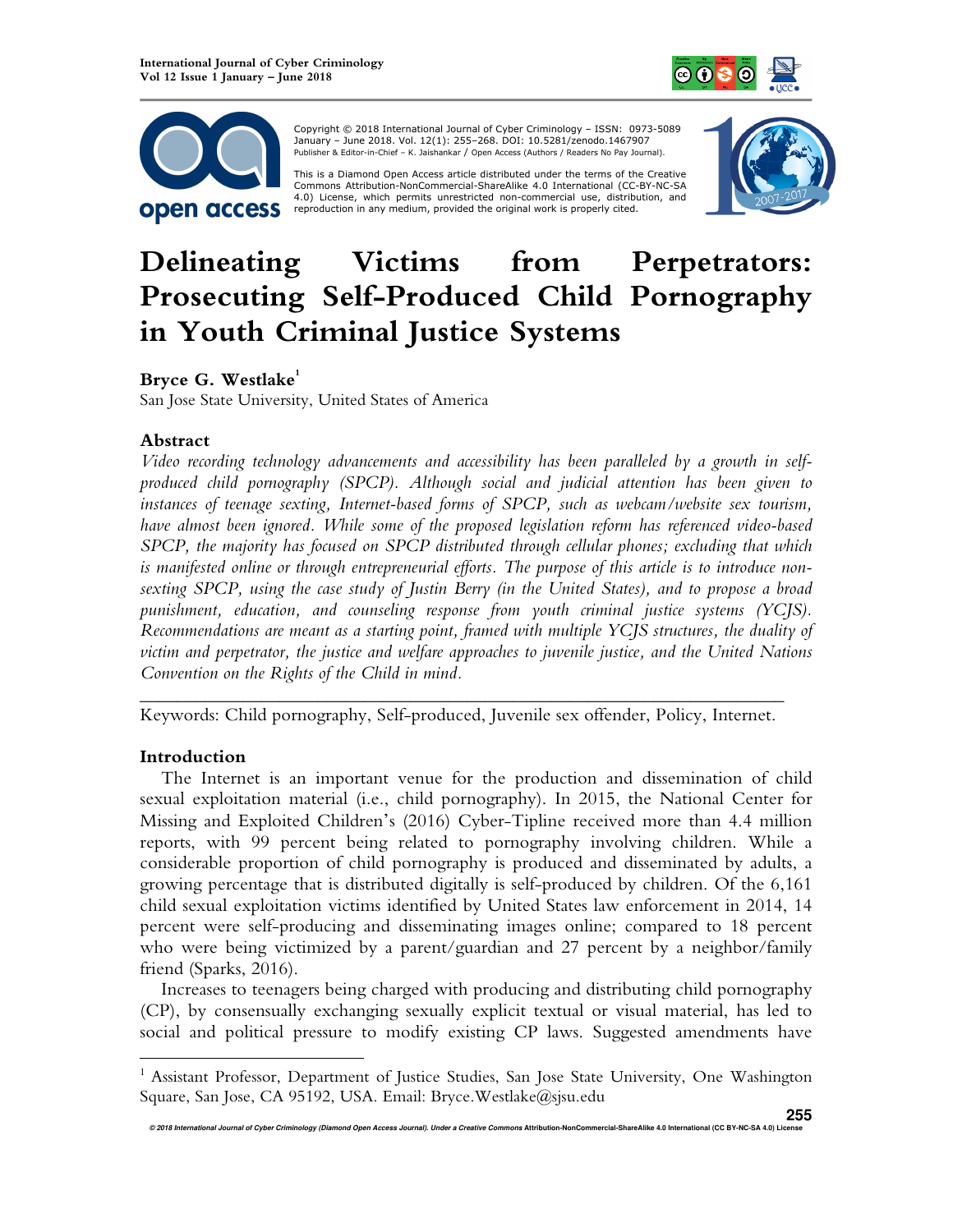focused on protecting youth consensually engaged in sexting behavior, via cellular phone, while prosecuting adults who solicit sexting content from teens, and adolescents who nonconsensually distribute CP (e.g., Briggs, 2012; Judge, 2012; Thompson, 2014; Smith, 2014).

In spite of sexting being the most common form of self-produced child pornography (SPCP), and thus the focus of law revisions, it is not the only form. The documented and publicized case of Justin Berry shows that youth are engaging in live, webcam-based, SPCP and distributing it on personal websites (Eichenwald, 2005; Soderlund, 2008). Proposed changes to CP laws do not address the broader SPCP issue, as they oversimplify the necessary legislation (e.g., Duncan, 2010) and sentencing reform required (e.g., Bosak, 2012), or are deemed too punitive (e.g., Leary, 2007; 2009). As a result, youth criminal justice systems appear ill-equipped to handle criminal cases of Internet-based SPCP, where the perpetrator (the youth) can also be characterized as the victim.

The purpose of this article is to introduce/highlight growth of Internet-based (i.e., non-sexting) SPCP, and provide a starting point for discussion on a suitable judicial response. Recommendations begin with existing CP and developing sexting laws, but take into consideration evidence-based practices, the uniqueness of Internet-based SPCP, and the motivations of teens for engaging in the behavior. As a result, the focus here is on appropriate, multi-faceted, legislation for juveniles who engage in Internet-based SPCP, involving effective punishment options, counseling, and education strategies, and the rationale for each. While there is an emphasis on Australia, Canada, United Kingdom, and United States of America, recommendations proposed are broad to consider the goals and objectives of multiple youth criminal justice systems.

#### **The Growth of Self-Produced Child Pornography (SPCP)**

Growth in all SPCP activities can be partly attributed to the rise in the availability of cellular phones and webcams, and advancements in the speed and accessibility of Internet connections. Between 2004 and 2009, the rate of cellular phone use among 12-year-olds rose from 18% to 58% and from 64% to 83% among 17-year-olds (Lenhart, 2009). By 2013, 47% of teens (12 to 17) with a cellular phone had a smart-phone, while 93% had access to a computer at home; 49% of 17-year-olds had their own personal computer (Madden, Lenhart, Duggan, Cortesi, & Gasser, 2013). A follow-up survey in 2015 revealed that smart-phone ownership among 15 to 17-year-olds had risen to 76%, with 92% of teenagers (13 to 17) reporting at least daily Internet use and 24% reporting 'almost constant' Internet use (Lenhart, 2015). This easy, and continual, access to the necessary technology and Internet inevitably leads to more teenagers engaging in online SPCP.

With rates of cellular phone and computer access increasing among teenagers, rates of image-based SPCP have also risen. The National Campaign to Prevent Teen and Unplanned Pregnancy reported in 2009 that 20% of teens had electronically sent sexually erotic images to another individual. More recent studies report that 28% of teens have sent sexually erotic images (Strohmaier, Murphy, & DeMatteo, 2014; Temple & Choi, 2014). Examining criminal cases of teenage sexting, Wolak, Finkelhor, and Mitchell (2012) found that 78% involved the use of a cellular phone. While they did find that cellular phones were the most common medium of SPCP distribution, they noted that 41% of criminal cases also involved the use of a computer or online website (i.e., Internet). Through a series of interviews conducted by The *New York Times* with teenagers who operate their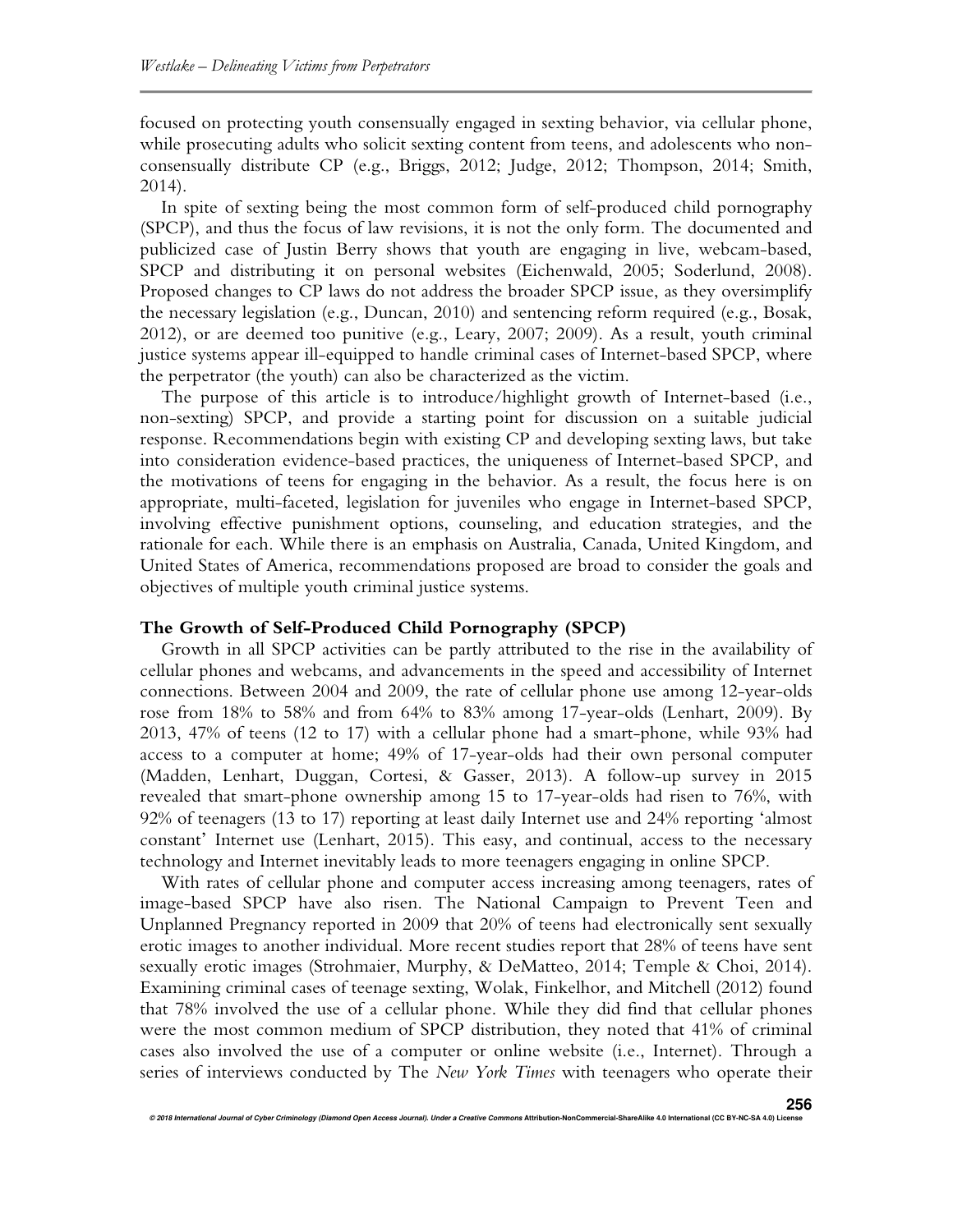

own webcam websites (Eichenwald, 2005), and with 47% of 13 to 17-year-olds reporting use of video chat tools (Lenhart, 2015) it is likely that the judicial system will see an increase in cases of SPCP come before them that go beyond cellular phone-based sexting.

One of the most common forms of non-sexting self-produced pornography is *camming:*  performing sexual services, via live webcam, in exchange for money, goods, and/or attention. Growing in popularity among young adults (Jade, 2015), camming has been cited as a means for paying the costs associated with pursuing higher education (Betzer, Kohler, & Schlemm, 2015; Sagar, Jones, Symons, Bowring, & Roberts, 2015). In many instances of camming, those who are successful fit the demographic of 'barely legal', as there is a high demand for their services (Reece, 2015). On the other side of the legal-age barrier of self-produced pornography is the emergence of webcam child sex tourism (WCST). Primarily conducted in the Philippines, but quickly expanding to other countries with few child protection laws, WCST involves adults paying to observe and direct children in sexually explicit activities (Puffer, McDonald, Pross, & Hudson, 2014). Situated between adult camming and WCST are 'non-coerced' teenagers performing on webcam for paying (and occasionally non-paying) fans. For teenagers who create their own website and broadcast themselves, there are opportunities for monetary gain, gifts from fans, and admiration that they might not otherwise receive (Bocij, 2004; Jonsson, Svedin, & Hyden, 2015).

## **The Case of Justin Berry**

In 2005, Kurt Eichenwald wrote in *The New York Times* about Justin Berry, a young adult who had been operating a webcam from his bedroom since the age of 13, performing sexual acts in exchange for gifts and money from adult fans. In the article, Berry recounts his first venture into online SPCP, where he was offered \$50 in a chat room in exchange for baring his chest to the webcam for three minutes. Seeing no harm in the act, and being acutely aware of the financial gain available, he agreed to the request. Soon after, Berry became enthralled with the *camboy* (male webcam model) lifestyle and the opportunities it afforded him. He ended up spending his free time online, even missing school to perform for clients. Berry's acts escalated to include sex with prostitutes and with other teenagers he recruited to join his online business.

Examining the complexity of underage camming, Soderlund (2008) asserted that those who engage in online SPCP are "neither purely victims nor purely entrepreneurial children, but participants in an ad hoc, opportunistic underage prostitution and pornography industry" (p.65). For example, although Justin Berry attempted to squeeze out competition, by recruiting other teenagers to perform with him, Berry was also recruited and exploited by numerous adults (Eichenwald, 2005). One former client became a business partner, helping to increase traffic to the website, while his estranged father, upon learning of Berry's business, took an active role in procuring sexual partners for Berry. This included scheduling trips to Mexico to film Berry having sex with prostitutes.

Recognizing the growth in criminal cases involving SPCP, changes to existing CP laws have been proposed and implemented, to varying degrees, across many countries. In 2014, Australia's Parliament of Victoria enacted section 70AAA (exceptions to child pornography offences), while the Parliament of Canada amended the *Canadian Criminal Code,* via Bill C-13 (protecting Canadians from online crime). In both countries, the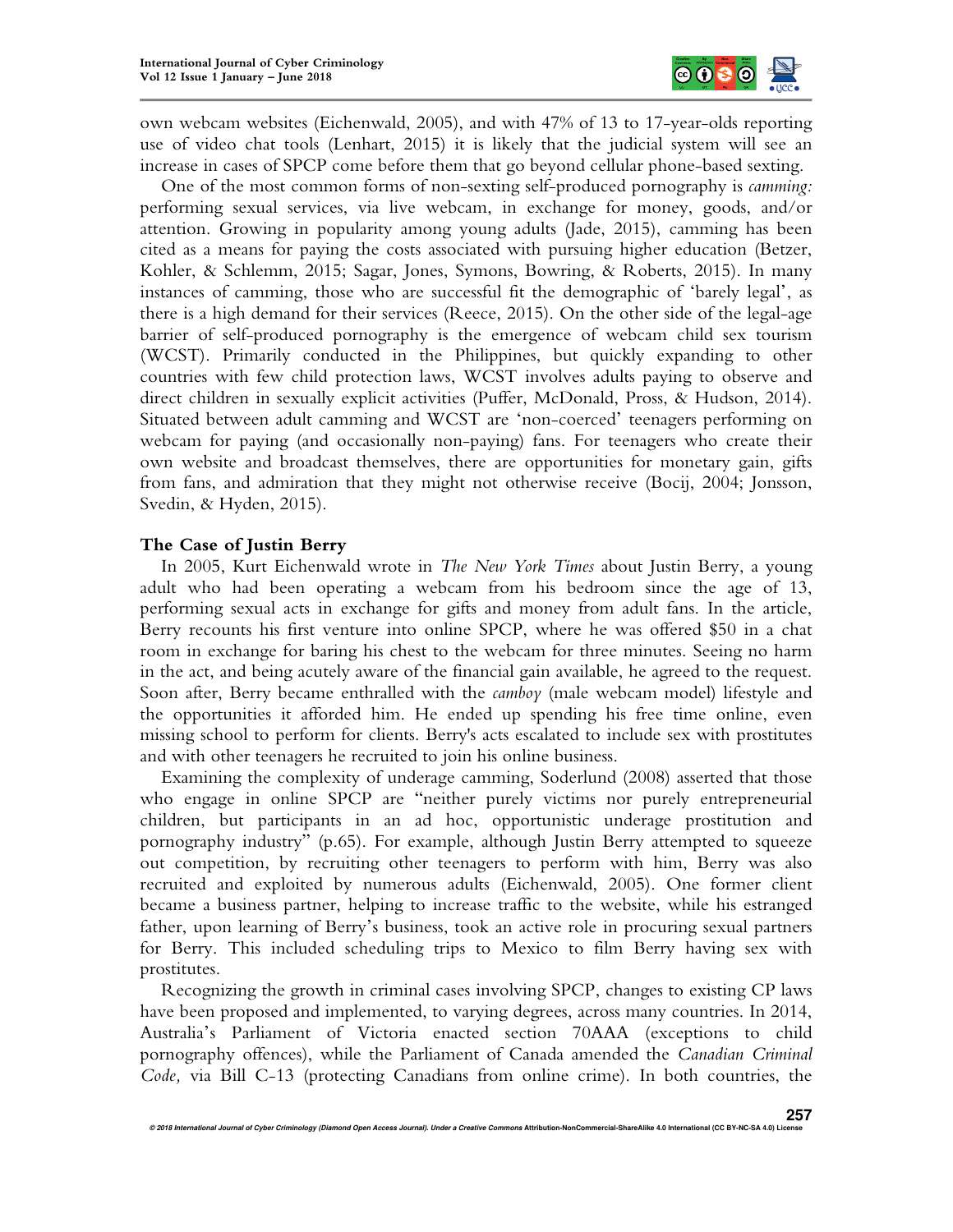$\overline{a}$ 

changes resulted in juveniles being excluded from prosecution for SPCP images*.* As of July 2015, 20 American states had sexting-type laws<sup>2</sup>, with only nine (Arkansas, Connecticut, Florida, Louisiana, New Jersey, Rhode Island, South Dakota, Vermont, and West Virginia) explicitly referencing sexting (Strohmaier, Murphy, & DeMatteo, 2014; Hinduja & Patchin, 2015). Thus far, there are no federal laws in the United States specifically addressing sexting, revenge pornography<sup>3</sup>, or other forms of SPCP. Within the United Kingdom, a 2015 amendment to the Criminal Justice and Courts Bill resulted in modifications to existing CP-related crimes; however, this amendment was targeted at incidents of revenge pornography (including video) and adults' sexting with juveniles rather than juveniles with peers and/or adults. In each of these countries, the changes either ignore or only superficially highlight the practice of video-based SPCP and/or where youth operate their own online businesses. Where legislation does include reference to video-based SPCP, the focus remains on cellular phone production and distribution, and not Internet distribution.

## **The Challenges of SPCP in Youth Criminal Justice Systems**

Internet-based SPCP cases create a difficult and complex legal challenge for youth criminal justice systems (YCJS). First, youth facing prosecution occupy dual roles of both the victim and perpetrator of sexual exploitation, creating questions surrounding who is being protected by the law (Thompson, 2014). Like juvenile prostitution (Kittling, 2006), a non-sexting SPCP adolescent who comes before a judge can be categorized as a victim of third-party exploitation, a solo entrepreneur, a victim of child sexual abuse, or a combination of the three. Examining cases of juvenile prostitution, Mitchell, Finkelhor, and Wolak (2010) found that in 66% of third-party exploitation cases, the child was viewed as a victim by the judicial system. Comparatively, only 11% of youth involved in solo prostitution cases were viewed as victims. As there are few examples of Internet-based SPCP court outcomes, a similar comparison cannot be made. However, like with juvenile prostitution, independent of adult coercion, the duality of victim/perpetrator in cases of SPCP create challenges, as the juvenile may not be seen solely responsible for their actions, despite clearly engaging in a criminal act. The additional role that third-parties may play, via coercion and grooming, make these cases even more complicated.

Second, as the purpose of most existing CP laws is to target third-party exploitation, production, and distribution, their direct application to SPCP cases leads to legal inconsistencies in the overall intent of CP laws (Briggs, 2012; Smith, 2014). This is because it criminalizes acts (e.g., camming) that among adults would be deemed acceptable (Attwood, 2012). This differs from other crimes prosecuted, such as theft or murder, where the act is illegal independent of the age of the offender. Nevertheless, as criminal cases of image-based SPCP have increased, juveniles have begun to be prosecuted under CP laws never intended for this purpose (e.g., Zhang, 2010). Between 2008 and 2009, United States law enforcement agencies reported 3,477 criminal cases of teenage sexting (Wolak, Finkelhor, & Mitchell, 2012). In a large percentage of these criminal cases, youth

<sup>&</sup>lt;sup>2</sup>States with pseudo-sexting laws do not specifically use the term 'sexting' but do have provisions which address those under 18 sending and/or receiving sexually explicit images.

<sup>&</sup>lt;sup>34</sup>...the online posting of sexually explicit photographs without the subject's consent...often accompanied by the victim's name, address, phone number..." (Koppelman, 2015, p. 661).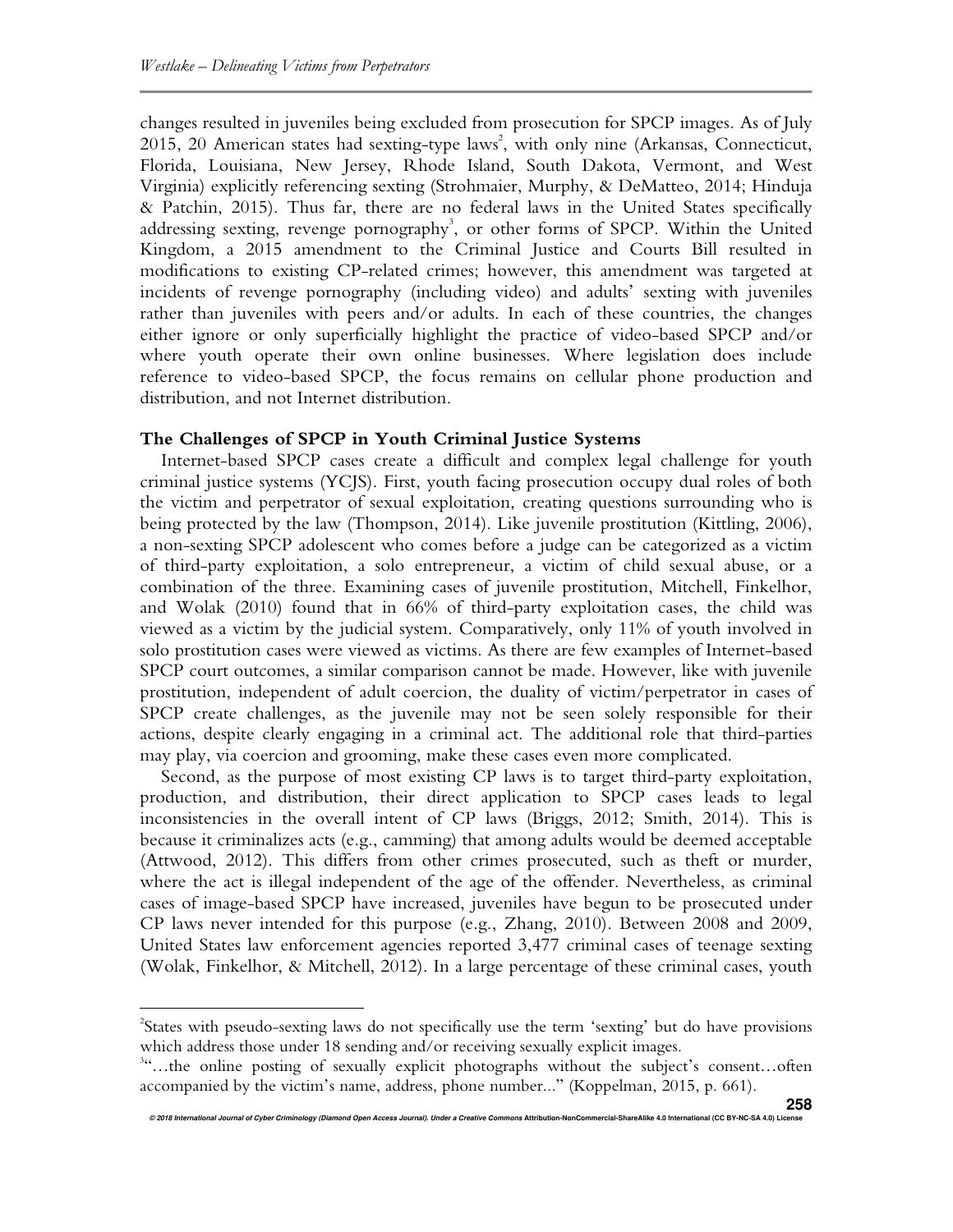

were charged with the production and/or distribution of CP. Although Wolak and colleagues found a relationship between sexting severity (e.g., degree of distribution and explicitness of images) and charges faced, there was still wide variability in punitive sentencing. Where punishment severity was high, outcomes were dictated almost solely by the strictness of the CP laws within the state, such as mandatory sex offender registration (for additional examples, see also Sacco, Argudin, Maguire, & Tallon, 2010). Therefore, it is likely that teenagers who engage in online SPCP will be viewed as engaging in 'severe' CP and face harsh penalties, as no other options will be available to prosecutors and judges. While this may be the correct response in some cases, for the majority it will lead to unnecessary and counter-productive sentencing.

The legal inconsistencies in the overall intent of laws applied to cases of online SPCP, combined with the goals and objectives of many YCJS, leads to the third problem: approaches to youth justice differ by jurisdiction, leading to challenges proposing recommendations, and implementing legislation that satisfies the various interest groups within the justice system and society. Historically, YCJS are rooted in two broad approaches: justice and welfare (Alder & Wundersitz, 1994). The justice approach is based on the juvenile being fully responsible for their actions, with the court system determining degree of culpability and punishment. In comparison, the welfare approach is based on juveniles being a by-product of their dysfunctional environment and thus the court system focuses on treating the underlying social causes rather than punishing the juvenile. Today, YCJS operate on a spectrum between the two approaches (for examples, see Cavadino & Dignan, 2006; Winterdyk, 2002; 2005), typically influenced by political motives, moral panics, media influence, and public opinion.

Although a spectrum of approaches to youth criminal justice do exist, Muncie and Hughes (2002) contend that globalization and neo-liberal economic restructuring has resulted in convergence of penal policies in Western Anglophone countries. Muncie (2005) further argues that the movement to neo-liberal governance is most evident in Australia, Canada, United Kingdom, and United States. Further supporting the argument of policy convergence is Hazel's (2008) cross-national comparison of 93 countries and 146 jurisdictions. Hazel highlighted seven principles that influenced YCJS: (1) best interest of the child (e.g., *United Nations Convention on the Rights of the Child)*; (2) parens patriate: court is responsible for deciding and protecting the future of the child, independent of child's wishes; (3) young people who offend are children in trouble; (4) minimal intervention; (5) protection of society; (6) education and resocialisation; and (7) social integration (e.g., restorative justice principles). While some of these principles conflicted with one another and are thus not implemented in each country -acknowledging that there is not complete convergence in global YJCS-, Hazel argued that these principles should be considered when attempting to develop transnational practices and policies. As a result, the following recommendations are developed with global policy convergences in mind, so they can have broad-reaching application to multiple YCJS.

## **Recommendations**

Developing YCJS guidelines for Internet-based SPCP requires a multi-faceted approach that addresses the three challenges outlined. First, the duality of perpetrator and victim means that recommendations must include punishment, that holds youth accountable for their actions, counselling on the factors that led to the adolescent engaging in SPCP, and education on the dangers of continuing to engage in the practice. Second,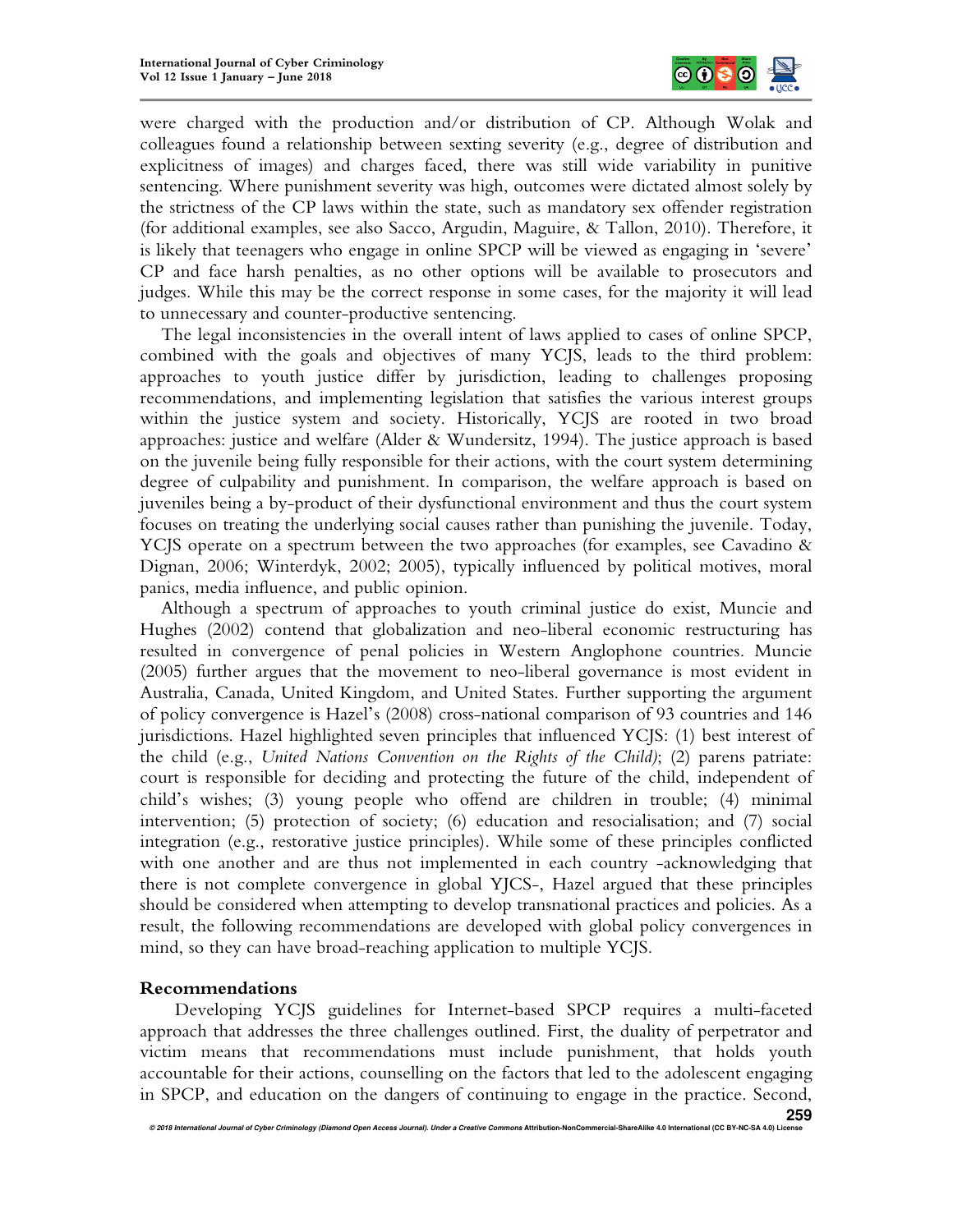recommendations must be specific to cases of Internet-based SPCP, while using evidencebased practices to identify what has, or has not, been effective in similar situations (e.g., sexting and other juvenile sex-related offenses). Third, differences in approaches to juvenile justice should be considered. This means providing proactive and reactive recommendations, that focus on the principles identified by Hazel (2008), while striking a balance between the justice and welfare approaches. This allows for recommendations to be used as a framework to later be modified, for legislation that more accurately aligns with each country's juvenile justice goals and objectives. Therefore, the following recommendations are proposed in broad terms, underpinned by existing and proposed juvenile sexting laws, and are intended to aid in beginning, and directing, conversations about YCJS guidelines for Internet-based SPCP.

### *1. Punishment: Detention and/or registration is not the solution*

In recommending an appropriate punishment framework for Internet-based SPCP, it is important to consider punishment revisions proposed to existing CP laws, to account for sexting-based SPCP, and the effectiveness of incarceration and sex offender registration on juveniles. From these, evidence-based guidelines can be developed that properly address Internet-based SPCP.

To delineate consensual sexting behaviour between two adolescents, from 'traditional' CP involving an adult, proposed amendments to existing CP laws have ranged in punishment from moderate (e.g., Briggs, 2012; Thompson, 2014) to severe (e.g., Leary, 2009). While Barnes (2012) notes that punishment is required, he believes that detention is not a viable option. Likewise, Duncan (2010) argues that a graduated punishment structure is necessary, with an emphasis on diversion programs (over detention). He also suggests that first-time offenders be exempt from prosecution, or that SPCP be made a misdemeanor, summary offense, or status offense. More quantifiable, but still recommending a graduated structure, Bosak (2012) proposes that punishment should include a) a maximum fine of \$5,000; b) 300 hours of community service; and c) restrictions on use of electronic devices for a period not exceeding three years. Despite each of these being suggested for sexting SPCP cases, they serve as an appropriate starting point for Internet-based SPCP.

Although Hazel (2008) notes the principle of protecting society as common across multiple YCJS, research suggests that accomplishing this through incarceration can have negative effects on long-term life success, as developmental domains are interrupted and often not reconnected (van der Geest, Bijleveld, Blokland, & Nagin, 2016). In a review of the literature on juvenile incarceration, Lambie and Randell (2013) found that imprisoned youth can have difficulties in regulating attitudes and behaviors, which can lead to impaired brain development and psychosocial maturity. This can result in increased problems with susceptibility to (negative) peer influence and impulsivity, and impair social integration and opportunities. Based on 35,000 juvenile offenders, Aizer and Doyle (2015) found lower high-school completion rates and higher adult incarceration rates. For the few that did return to school, many were categorized as having emotional or behavioral disorders. In a longitudinal study of 1,171 adolescent males, Dmitrieva, Monahan, Cauffman, and Steinberg (2012) found that incarceration in secure facilities led to a decline in temperance and responsibility. Even placement in long-term treatment centers led to negative effects on psychosocial maturity development, with older youth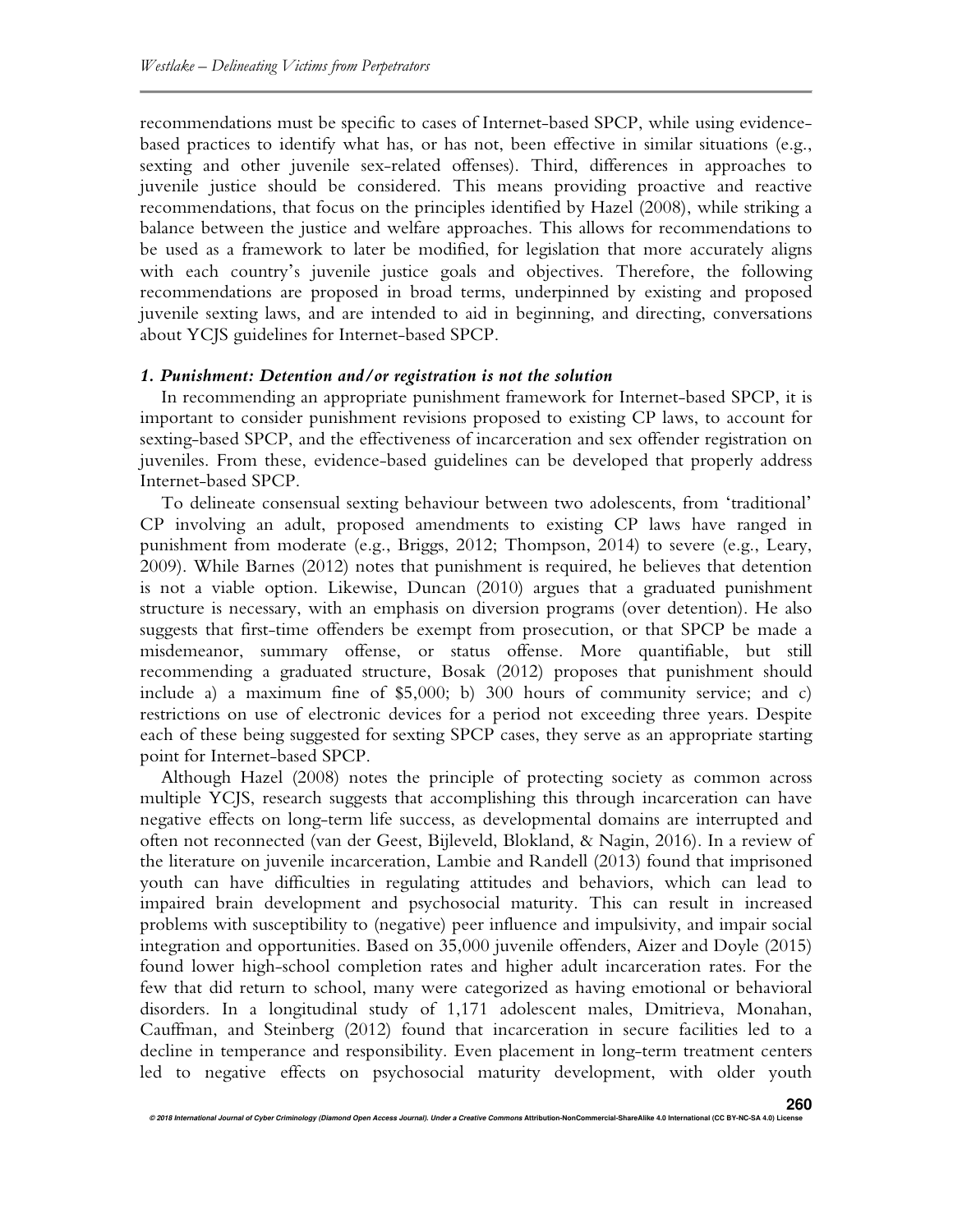

experiencing more adverse effects. These findings suggest that juvenile detention can severely impact brain and psychosocial development, whether it is in a secure facility or a treatment center. Combined with the high potential for pre-existing psychosocial issues in teens engaging in SPCP, detention should not be sought in these cases.

It is a difficult decision to label a juvenile as a sex offender, and require registration. In Leary's 2007 article, introducing many researchers to the concept of SPCP, it was suggested that in the interest of protecting society, as well as the youth from their own self-destructive behavior, sex offender registration and treatment are necessary components of prosecuting SPCP. Leary held this belief despite acknowledging that sex offender registration has, at best, mixed support and results. However, Leary's viewpoint appears to align with the majority. In a YouGov survey of U.S. residents, Harris and Socia (2016) found that 53.6% somewhat or strongly agreed that *juvenile sex offenders should be placed on the public sex offender registry*.

Among researchers and practitioners working with juveniles and proposing sextingbased SPCP policy, it is almost universally agreed upon that sex offender registration *not*  be an option for prosecutors and judges (e.g., Barnes, 2012; Bosak, 2012; Duncan, 2010; Kimpel, 2010; Thompson, 2014). Supporting this viewpoint, sexual behavior practitioners state that juvenile sex offenders that are required to register, experience more mental health problems and feelings of shame, embarrassment, and hopelessness (Harris, Walfield, Shields, & Letourneau, 2016). In addition, these youths have greater living instability and issues of harassment and unfair treatment. Finally, registration can have similar collateral consequences to friends and family of the juvenile (Comartin, Kernshmith, & Miles, 2010; Levenson & Tewksbury, 2009). Even though juvenile sex offender registration may appear to satisfy two of Hazel's (2008) principles -young people who offend are children in trouble and protection of society-research suggests this is not true. Namely, registration is neither in the best interest of the youth nor in protecting their future (Parker, 2014; Sterling, 2015), does not protect society (Chrysanthi, Burton, & Alvare, 2011; Markman, 2007), or promote social integration, education and resocialisation. Common across adult sex offenders who successfully reintegrate into their community are educational attainment, stable employment and housing, and pro-social relationships (Lattimore & Visher, 2009; Mercado, Alvarez, & Levenson, 2008).

## *2. Counselling: Focusing on underlying issues and reintegration*

While it is important that youth take responsibility for their offense (justice approach), it is also important that the underlying factors (welfare approach) that led to the offense are addressed. For youth engaging in SPCP, Strohmaier, Murphy, and DeMatteo (2014) found that pressure from peers and feeling a need to respond to solicitation are motivating factors for participating in sexting, while Martinez-Prather and Vandiver (2014) cited a means of flirting or soliciting sex as motivators. In the case of Justin Berry, Eichenwald (2005) noted that Berry had difficulties making friends at school and that his online clients served to provide an emotional support system that Berry was unable to acquire elsewhere. Therefore, counselling should focus on addressing the social issues (e.g., lack of emotional support and peer friendship), thus providing the tools necessary to succeed, rather than focusing solely on the SPCP offense. This includes addressing maturation, such as socially appropriate methods for getting attention and/or rebelling, and thinking of the long-term impacts of a decision prior to engaging in it. This approach would be more inline with the principles of best interest of the child, children in trouble, minimal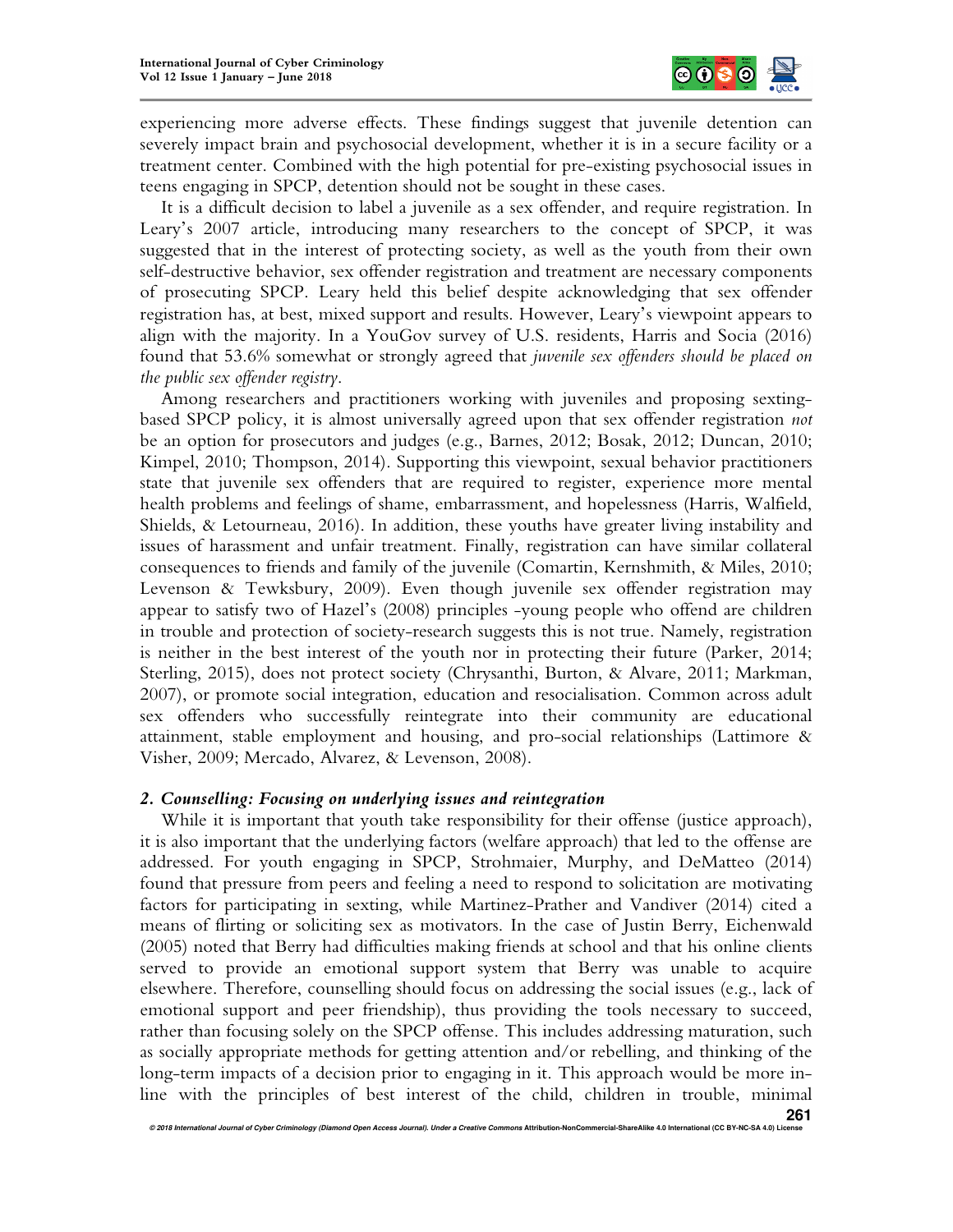intervention, education and resocialisation, and social integration. Despite counselling being an important component of SPCP rehabilitation, this should *not* include sex offender treatment.

On the surface, sex offender treatment would align with the principle of protection of society; however, like with juvenile incarceration and sex offender registration, research suggests that this principle would not be accomplished. Instead, incorporating sex offender treatment into Internet-based SPCP legislation would oppose the principles of best interest of the child, *parens patriate*, minimal intervention, and social integration. Research suggests that the factors associated with initially engaging in sexual offending may differ from the reasons for persisting (Hanson & Morton-Bourgon, 2005). Additionally, there is little evidence to suggest that traditional sex offender treatment programs are effective (Petrosino & Petrosino, 1999; Sandler et al, 2008; Zevitz, 2006). In a meta-analysis of eighty-two studies, Hanson and Morton-Bourgon (2005) found that the effect size between treatment progress and recidivism was 0.14. Newer treatment frameworks, such as the good lives model (see Laws & Ward, 2011; Ward & Stewart, 2003) may improve outcomes; however, even proponents note that incorrect implementation may lead to higher rates of reoffending, rather than lower (Willis, Ward, Levenson, 2014). In a metaanalysis of thirty-three studies on the effectiveness of sex offender treatment on recidivism amongst juveniles, results were mixed (Reitzel & Carbonell, 2006). Except for the final meta-analysis, each of these studies focused on adults, while none included online offenders. As a result, effectiveness, if any, is unclear for youth engaging in online SPCP. Because of this, focus should be on the psychosocial and developmental issues that led, and could lead again, to participating in online SPCP. This approach would be more in-line with the rehabilitation, reintegration, and prevention aims of many YCJS examined by Hazel (2008).

#### *3. Education: The need for proactive and reactive strategies*

Educating about the harms associated with participating in SPCP needs to be comprised of reactive education, for those who engaged in the practice, *and* proactive education, to prevent juveniles from participating in the behavior in the future (Barry, 2010). For juveniles who have engaged in SPCP, education would focus on the social harms of CP production and distribution. This includes the long-term and unforeseen harms of broadly distributed explicit material, the use of SPCP to convince other youth that it is normal (i.e., grooming), and the potential for bullying and harassment (Bosak, 2012; Duncan, 2010; Sacco et al., 2010). In conjunction with counseling, there would be an emphasis on delineating between sexual expression and sexual exploitation, activities appropriate for adults but not juveniles (e.g., camming), and age-appropriate sexual boundaries. This approach would acknowledge Hazel's (2008) principle that young people who offend are children in trouble, but also address the principle of education and resocialization.

Although the primary focus of reactive education would be on preventing youth from continuing in the SPCP behavior going forward, contributing to the proactive response to SPCP could be beneficial for a youth's resocialization and social integration. Community and school intervention programs have been shown to be effective at combating underage drunk driving (for review of alcohol education programs in schools see Dietrich, Rundle-Thiele, Schuster, & Connor, 2016) and adolescent smoking (Bruvold, 1993). However, similar education/intervention programs do not appear to have been implemented for CP.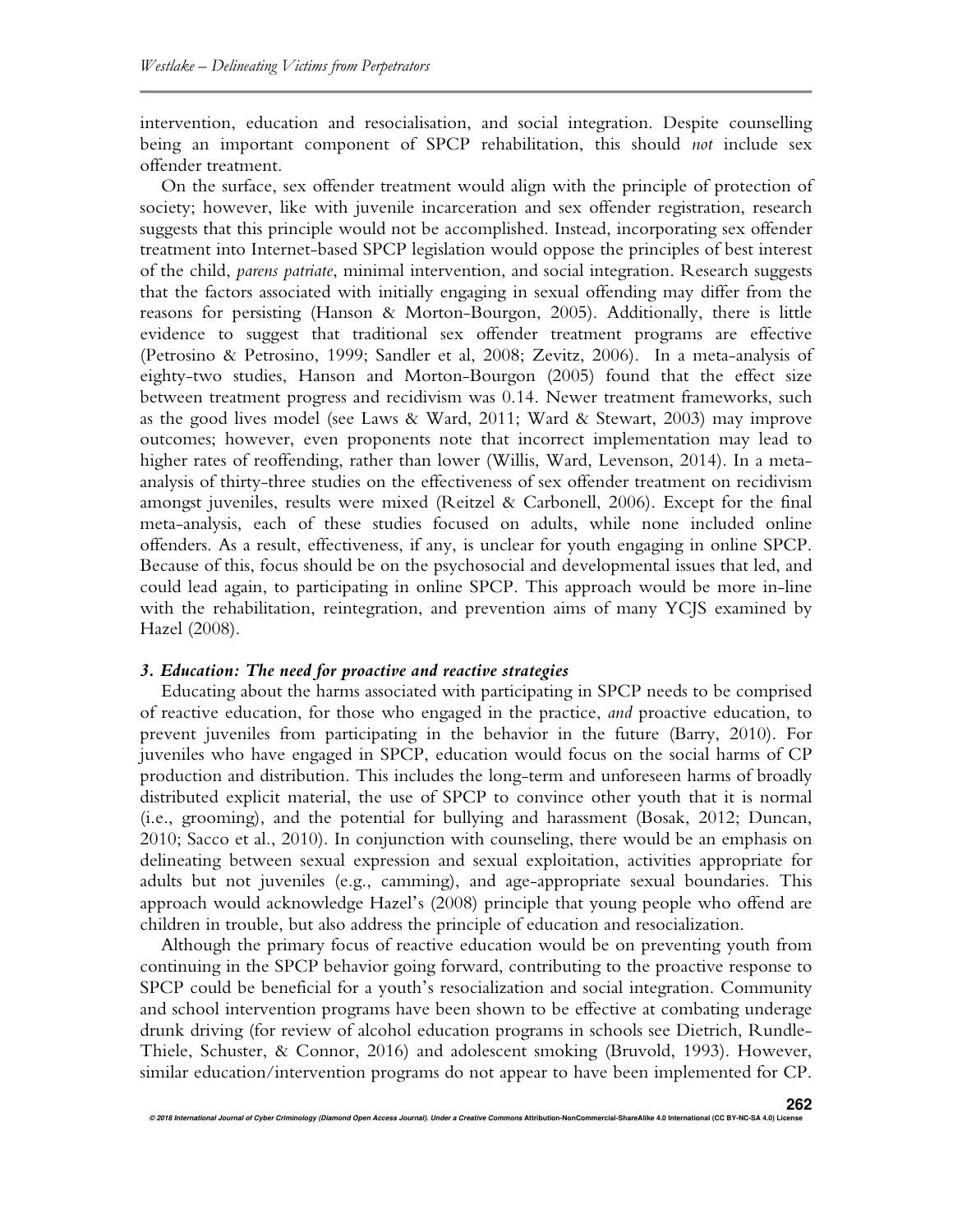

Martinez-Prather and Vandiver (2014) found that 79% of teens did not have an education curriculum/program on SPCP (sexting) at their school and 39% were unaware that sexting could violate state child pornography laws. Similarly, Strohmaier, Murphy, and DeMatteo (2014) found that 61% were unaware. Those who were aware of the illegality were significantly less likely to engage in the behavior. As a component of their punishment, via community service, Internet-based SPCP offenders could be required to assist in educating other youth about proper cellular phone and webcam use, the legal ramifications of producing and disseminating SPCP, their reasons for engaging in SPCP, and the impact it has had on their life.

# *4. Putting it all together*

While there are no minimum punishment recommendations that can be proposed cover all Internet-based SPCP cases, and are amenable to all jurisdictions, research suggests that incarceration and sex offender registration are not appropriate solutions. Instead, diversion and restorative justice programs, like the United Kingdom's Youth Inclusion Programme and Youth Inclusion and Support Panels (see Blakeman, 2011) would be more appropriate. This could incorporate community service, which could focus on assisting in proactive education of other youth. In addition, fines could be issued in accordance with the amount earned from the activities. Where third-party involvement was prevalent, punishment (including fines) could be modified to account for the degree of exploitation. Treatment/counselling would be a requirement; however, it would focus on the social and societal factors that led to the juvenile seeking SPCP as a solution to their problems, and provide the tools necessary to prevent future engagement.

Although Bosak (2012) proposed restricting the use of electronic devices for sexting cases, this punishment must be used cautiously in all SPCP cases. Today, the ability to use a computer is essential for almost any job. Moreover, it is a primary way that many people communicate with one another. Consider a scenario where a 16-year-old is attempting to obtain a job but cannot use a computer to design and print their resume or search for jobs. If they can obtain a job interview with a handwritten resume, they will need to inform their potential employer that they cannot use a computer. This eliminates many avenues of employment. Consider again, that same 16-year-old attempting to socialize with peers. When asked about social media accounts, they are unable to provide any, as they are not allowed to use a computer. This would severely limit their ability to reintegrated, potentially lead to those with similar or worse criminal careers preying on these youths and convincing them to participate in other crimes in return for 'friendship'. It would also prevent the youth from moving forward from their SPCP activities. As a result, it is imperative that any conditions concerning technology be focused on limiting/monitoring and not interfere with their ability to reintegrate into society. Through a limiting approach, activities can be monitored but the teen can keep up-to-date with technology skills essential for daily life and human interaction.

While it is important to address the issues of third-party coercion and participation in online SPCP, these should not come at the expense of youth avoiding punishment. For example, Justin Berry was given immunity from prosecution in exchange for providing his client list to the Federal Bureau of Investigation (Soderlund, 2008). Despite initially being manipulated into engaging in camming, and later coerced by his father into continuing, Berry also participated and exploited others without direct third-party coercion. Routinely providing immunity deals to SPCP distributors sets a precedent whereby youth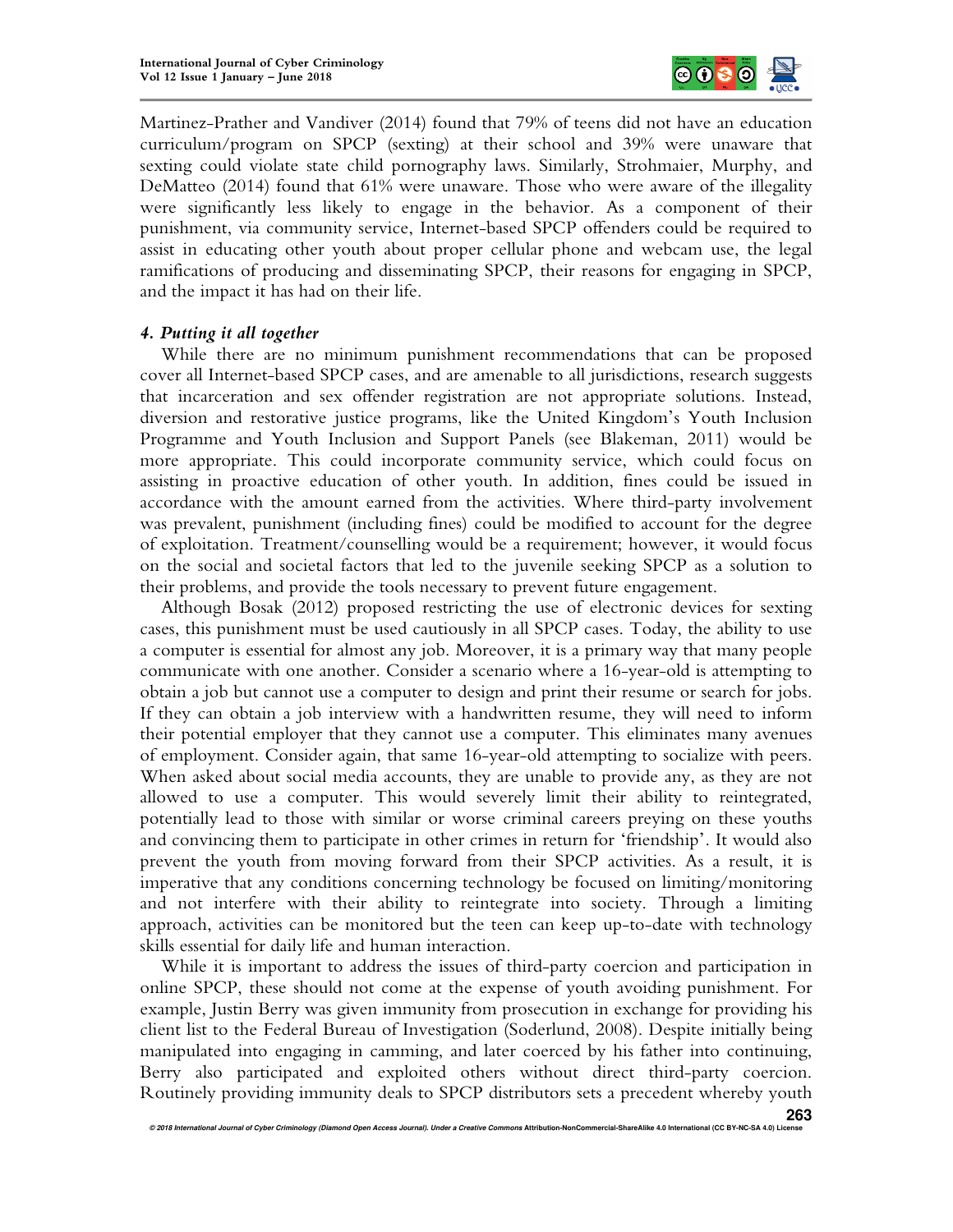can engage in the practice, and acquire related benefits, without fear of punishment, by providing a list of their clients to law enforcement if/when apprehended.

#### **Conclusion**

Cases such as Justin Berry's provide a glimpse into what prosecutors' face when dealing with Internet-based SPCP. Without legislation directly targeting online SPCP, like teenage sexting, laws will continue to lag behind technological advancements<sup>4</sup> leaving prosecutors to struggle in their attempt to adapt outdated laws to an ever-changing and highly nuanced landscape. The judicial response to *all forms* of SPCP needs to be a collaborative one that incorporates both formal and informal measures. The recommendations outlined here are broad and take into consideration the principles of multiple YCJS (Hazel, 2008), allowing for their international application. As taxonomies are created, to differentiate types of SPCP, and the motives (e.g., financial and self-esteem) and degree of coercion involved are identified, these recommendations provide leeway for prosecutors and judges to use discretion in determining punishment. In circumstances where the youth is clearly being exploited by others, a minor sentence can be imposed. Conversely, where the youth is exploiting others, a stiffer punishment can be enforced/ utilized.

While the primary purpose of this article has been to draw attention to the current and future growth of Internet-based SPCP, the problem should not be viewed independently from other forms of SPCP, revenge pornography, webcam sex tourism, or even Internetaided juvenile prostitution. Instead, these new-age sex crimes, conducted in cyberspace, need to be examined and addressed together. However, like with sexting-based SPCP, the examination needs to consider all possibilities and to help us better understand how each type of crime manifests independently and/or in conjunction with others. Through an examination of the broader problem, appropriate legislation can be developed that prosecutes adults and youth involved in these crimes, but protects victims, while adhering to the objectives of many YCJS to ensure that juveniles do not become entrapped in the criminal justice system and become chronic offenders.

#### **Acknowledgement**

*Thanks to Ryan Scrivens, Jon Heidt and Owen Gallupe for helpful comments made on an earlier version of this article, and Yeygeniy Mayba for his assistance in investigating the laws and policies that exist throughout the world on this topic.* 

#### **References**

 $\overline{a}$ 

Aizer, A., & Doyle Jr., J. J. (2015). Juvenile incarceration, human capital, and future crime: Evidence from randomly assigned judges. *The Quarterly Journal of Economics*, *130*, 759-803.

<sup>4</sup> The focus of this article is on the omission of video/Internet-based SPCP from public policy. However, advancements in virtual reality technology suggest that it is only a matter of time before it is used for sexual exploitation, as it is already making inroads within the adult pornography industry (Booton, 2015). Therefore, as we discuss the need for judicial recommendations for nonsexting SPCP, it is important we recognize that virtual reality will need to be addressed in the near future (Lemley & Volokh, 2017).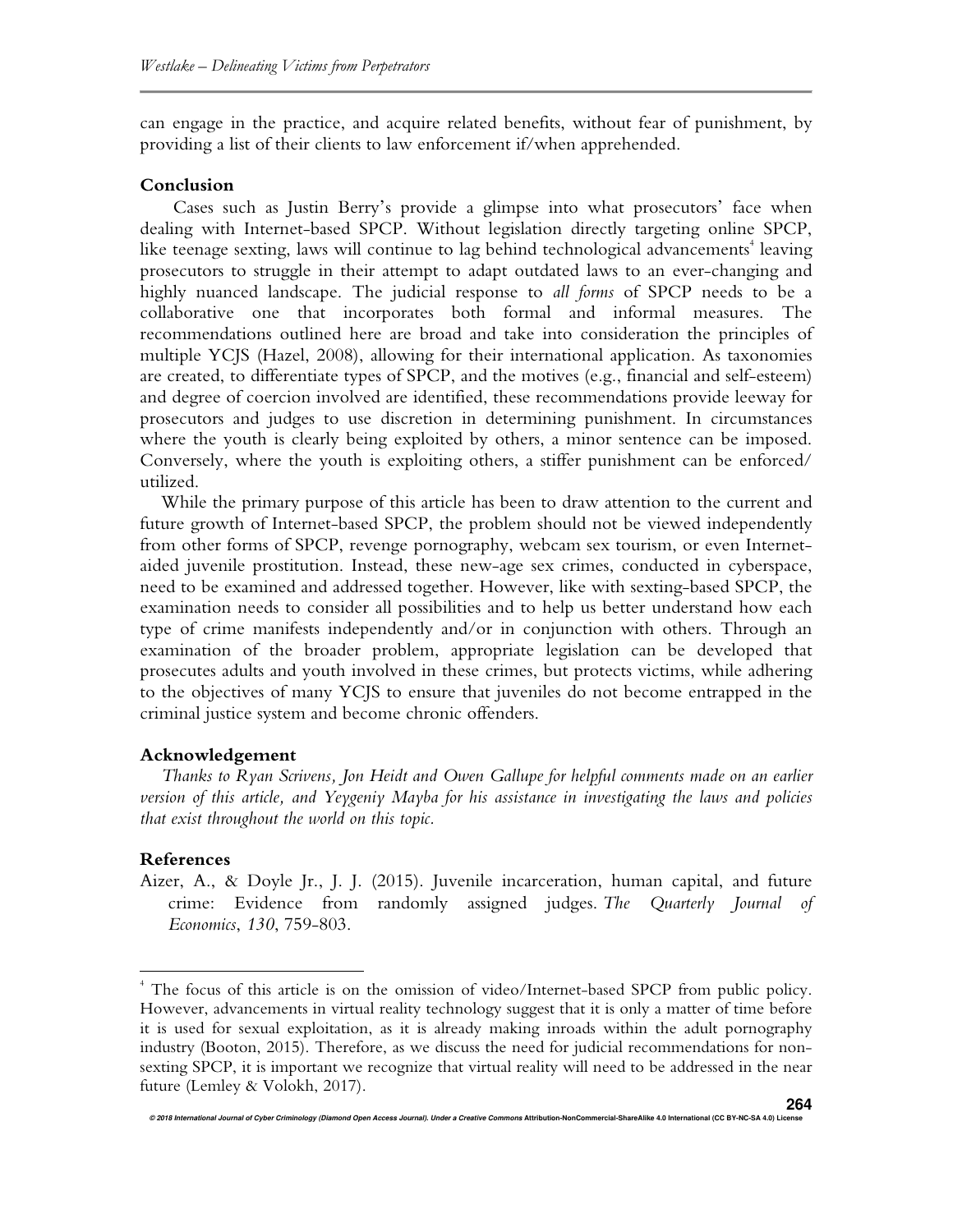

- Alder, C., & Wundersitz, J. (1994). New directions in juvenile justice reform in Australia. In C. Alder & J. Wundersitz (Eds.), *Family conferencing and juvenile justice: The way forward or misplaced optimism?* (pp. 1-13). Canberra: Australian Institute of Criminology.
- Attwood, F. (2012). Sex and the media. In K. Ross (Ed.), *The Handbook of gender, sex, and media* (pp. 457-469)*.* Oxford: Wiley-Blackwell.
- Barnes, S. (2012). Responding to self-produced child pornography: Examining legislative successes and shortcomings to reach an appropriate solution. *Journal of Law, Technology & the Internet, 4,* 1-39.
- Barry, J. L. (2010). The child as victim and perpetrator: Laws punishing juvenile "sexting". *Vanderbilt Journal of Entertainment & Technology Law*, *13*, 129-881.
- Betzer, F., Kohler, S., & Schlemm, L. (2015). Sex work among students of higher education: A survey-based, cross-sectional study. *Archives of Sexual Behavior, 44*, 525- 528.
- Blakeman, I. (2011). The youth justice system of England and Wales. *UNAFEI Resource Material Series, 78,* 80-93.
- Bocii, P. (2004). Camgirls, blogs and wish lists: How young people are courting danger on the internet. *Safer Communities, 3,* 16-22.
- Booton, J. (2015, July 15). How virtual reality will revolutionize porn. *New York Post.*  Retrieved from: http://nypost.com/2015/07/15/how-virtual-reality-willrevolutionize-porn/.
- Bosak, D. (2012). The blurring line between victim and offender: Self-produced child pornography and the need for sentencing reform. *Ohio State Law Journal, 73*, 141-176.
- Briggs, M. (2012). Send me a picture baby, you know I'd never leak it: The role of Miller v. Mitchell in the ongoing debate concerning the prosecution of sexting. *Villanova Sports & Entertainment Law Journal*, *19*, 169-202.
- Bruvold, W. H. (1993). A meta-analysis of adolescent smoking prevention programs. *American Journal of Public Health, 83,* 872-880. doi: 10.2105/AJPH.83.6.872.
- Cavadino, M., & Dignan, P. (2006). *Penal systems: A comparative approach.* London: Sage
- Chrysanthi, L., Burton, D.L., & Alvare, D. (2011). Net-widening in Delaware: The overuse of registration and residential treatment for youth who commit sex offenses. *Widener Law Review, 17,* 127-475.
- Comartin, E. B., Kernsmith, P. D., & Miles, B. W. (2010). Family experiences of young adult sex offender registration. *Journal of Child Sexual Abuse, 19,* 204-225.
- Dietrich, T., Rundle-Thiele, S., Schuster, L., & Connor, J. P. (2016). A systematic literature review of alcohol education programmes in middle and high school settings (2000-2014). *Health Education, 116,* 50-68. doi: 10.1108/HE-03-2014-0042.
- Dmitrieva, J., Monahan, K. C., Cauffman, E., & Steinberg, L. (2012). Arrested development: The effects of incarceration on the development of psychosocial maturity. *Development and Psychopathology*, *24*, 1073-1090.
- Duncan, S. H. (2010). A legal response is necessary for self-produced child pornography: A legislator's checklist for drafting the bill. *Oregon Law Review, 89*, 645-700.
- Eichenwald, K. (2005, December 19). Through his webcam, a boy joins a sordid online world. *The New York Times*. Retrieved from: http://www.nytimes.com/2005/12/19/us/through-his-webcam-a-boy-joins-a-

sordid-online-world.html.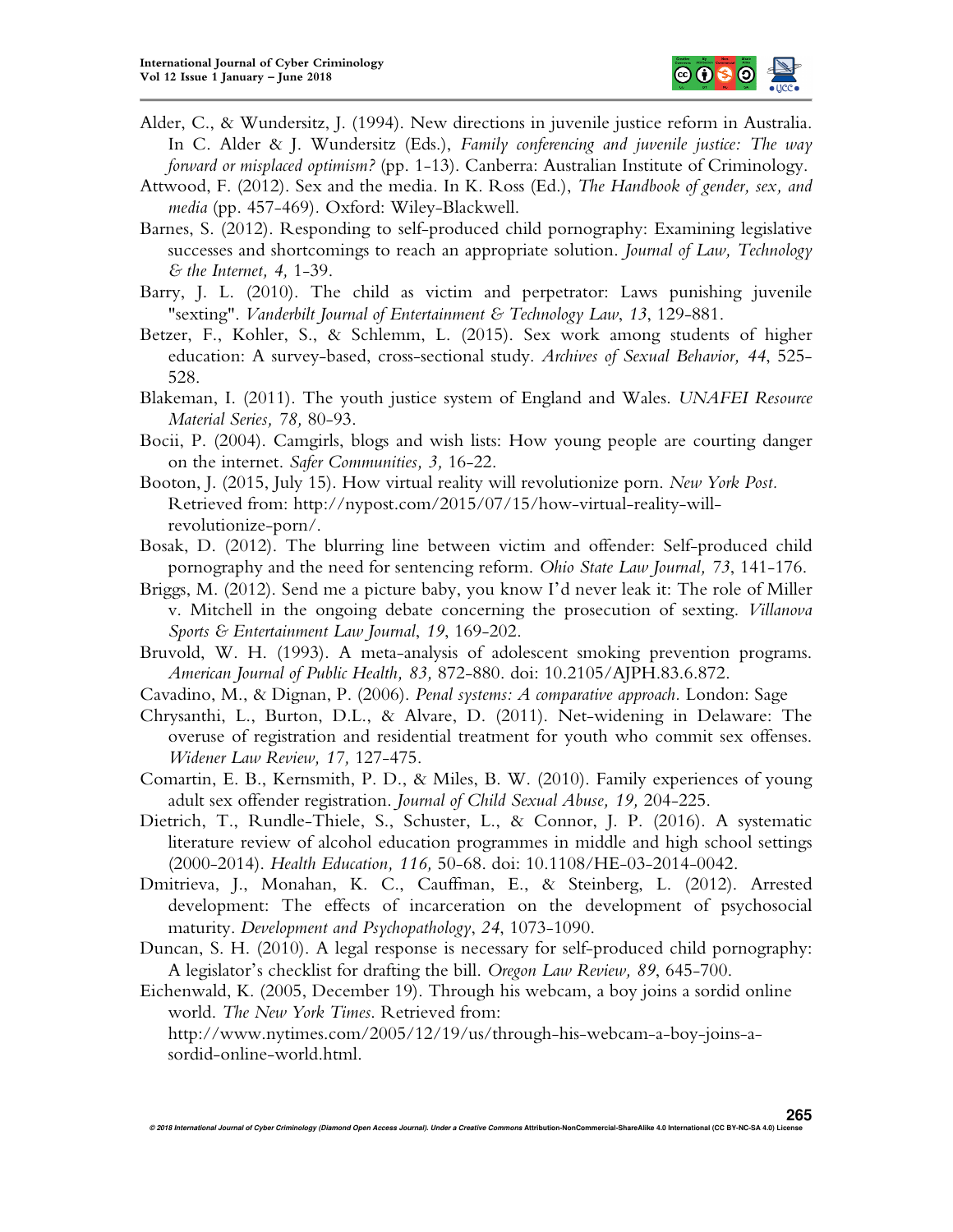- Hanson, R. K., & Morton-Bourgon, K. E. (2005). The characteristics of persistent sexual offenders: A meta-analysis of recidivism studies. *Journal of Consulting and Clinical Psychology, 73,* 1154-1163.
- Harris, A. J., & Socia, K. M. (2016). What's in a name? Evaluating the effects of the 'sex offender' label on public opinions and beliefs. *Sexual Abuse: A Journal of Research and Treatment, 28,* 660-678.
- Harris, A. J., Walfield, S. M., Shields, R.T., & Letourneau, E. J. (2016). Collateral consequences of juvenile sex offender registration and notification: Results from a survey of treatment providers. *Sexual Abuse: A Journal of Research and Treatment, 28,*  770-790.
- Hazel, N. (2008). *Cross-national comparison of youth justice.* London: Youth Justice Board.
- Hinduja, S., & Patchin, J. (2015). State sexting laws: A brief review of state sexting and revenge porn laws and policies. *Cyberbullying Research Center*. Retrieved from http://cyberbullying.org/state-sexting-laws.pdf.
- Jade, J. (2015). *Camgirl manual*. Ajax, ON: Metal Motion Productions Inc.
- Jonsson, L., Svedin, C., & Hyden, M. (2015). Without the Internet, I never would have sold sex: Young women selling sex online. *Cyberpsychology: Journal of Psychosocial Research on Cyberspace, 8(1),* Article 4. doi: 10.5817/CP2014-1-4.
- Judge, A. (2012). "Sexting" among U.S. adolescents: Psychological and legal perspectives. *Harvard Review of Psychiatry, 20,* 86-96.
- Kimpel, A. (2010). Using laws designed to protect as weapon: Prosecuting minors under child pornography laws. *New York University Review of Law and Social Change, 34,* 299- 338.
- Kittling, N. (2006). God bless the child: The United States' response to domestic juvenile prostitution. *Nevada Law Journal, 6,* 913-926.
- Koppelman, A. (2015). Revenge pornography and first amendment exceptions. *Emory Law Journal, 65,* 661-693.
- Lambie, I., & Randell, I. (2013). The impact of incarceration on juvenile offenders. *Clinical Psychology Review*, *33*, 448-459.
- Lattimore, P. K., & Visher, C. A. (2009). *The multi-site evaluation of SVORI: Summary and synthesis*. Washington, DC: National Institute of Justice.
- Laws, D. R., & Ward, T. (2011). *Desistance and sex offending: Alternatives to throwing away the keys.* New York, NY: Guilford Press.
- Leary, M. G. (2007). Self-produced child pornography: The appropriate societal response to juvenile self-sexual exploitation. *Virginia Journal of Social Policy & the Law, 15,* 1-50.
- Leary, M. G. (2009). Sexting or self-produced child pornography? The dialog continues Structured prosecutorial discretion within a multi-disciplinary response. *Virginia Journal of Social Policy & the Law, 17,* 486-566.
- Lemley, M. A., & Volokh, E. (2017). Law, virtual reality, and augmented reality (Working Paper No. 2933867). Stanford Public Law.
- Lenhart, A. (2009). *Teens and Sexting.* Washington, DC: PEW Research Center. Pew Internet & American Life Project 202-419-4500.
- Lenhart, A. (2015, April 9). A majority of American teens report access to a computer, game console, smartphone and a tablet. Retrieved from: http://www.pewinternet.org/2015/04/09/a-majority-of-american-teens-reportaccess-to-a-computer-game-console-smartphone-and-a-tablet/.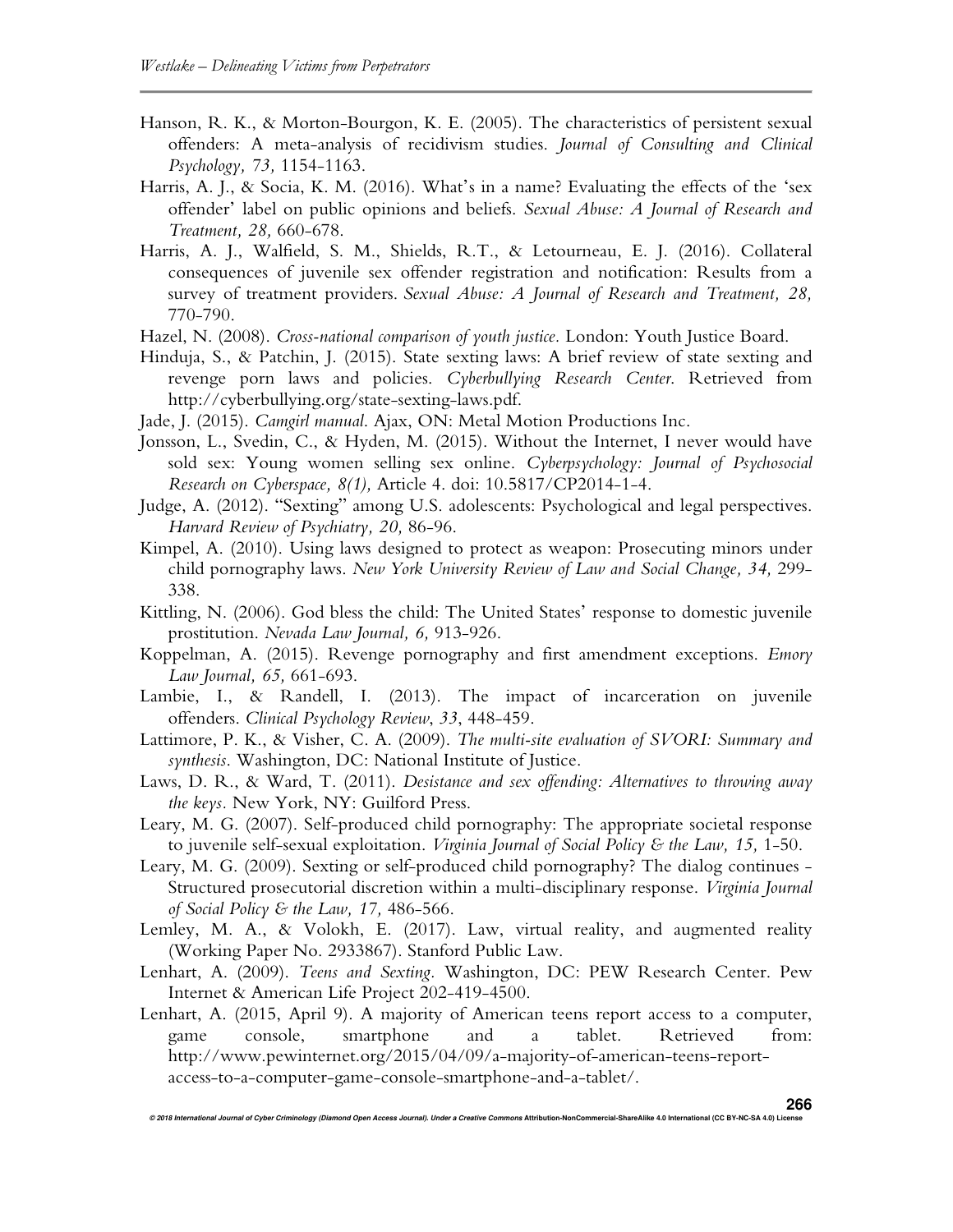

- Levenson, J. S., & Tewksbury, R. (2009). Collateral damage: Family members of registered sex offenders. *American Journal of Criminal Justice, 34*, 54-68.
- Madden, M., Lenhart, A., Duggan, M., Cortesi, S., & Gasser, U. (2013, March 13). Teens and Technology 2013. Retrieved from:

http://www.pewinternet.org/2013/03/13/teens-and-technology-2013/.

- Markman, J. S. (2007). Community notification and the perils of mandatory juvenile sex offender registration: The dangers faced by children and their families. *Seton Hall Legislative Journal, 32,* 261-455.
- Martinez-Prather, K., & Vandiver, D. M. (2014). Sexting among teenagers in the United States: A retrospective analysis of identifying motivating factors, potential targets, and the role of a capable guardian. *International Journal of Cyber Criminology*, *8*, 21-35.
- Mercado, C. C., Alvarez, S., & Levenson, J. (2008). The impact of specialized sex offender legislation on community reentry. *Sexual Abuse: A Journal of Research and Treatment, 20*, 188-205.
- Mitchell, K. J., Finkelhor, D., & Wolak, J. (2010). Conceptualizing juvenile prostitution as child maltreatment: Findings from the National Juvenile Prostitution Study. *Child Maltreat, 15,* 18-36. doi: 10.1177/1077559509349443.
- Muncie, J. (2005). The globalization of crime control: The case of youth and juvenile justice: Neo-liberalism, policy convergence and international conventions. *Theoretical Criminology, 9,* 35-64.
- Muncie, J., & Hughes, G. (2002). Modes of youth governance: Political rationalities, criminalization and resistance. In J. Muncie, G. Hughes, & E McLaughlin (Eds.), *Youth justice: Critical readings* (pp. 1-18). London: Sage.
- National Center for Missing & Exploited Children (2016). *2015 Annual Report.* Alexandria, VA: Author. Retrieved from: http://www.missingkids.com/en\_US/publications/NCMEC\_2015.pdf.
- Parker, S. C. (2014). Branded for life: The unconstitutionality of mandatory and lifetime juvenile sex offender registration and notification. *Virginia Journal of Social Policy & the Law*, *21*, 167-511.
- Petrosino, A. J., & Petrosino, C. (1999). The public safety potential of Megan's Law in Massachusetts: An assessment from a sample of criminal sexual psychopaths. *Crime & Delinquency, 45,* 140-158.
- Puffer, E., McDonald, K., Pross, M., & Hudson, D. (2014). Webcam child sex tourism: An emerging global issue. *The Research and Scholarship Symposium*, Paper 15. Retrieved from

http://digitalcommons.cedarville.edu/research\_scholarship\_symposium/2014/podium \_presentations/15.

- Reece, R. L. (2015). The plight of the black Belle Knox: race and webcam modelling. *Porn Studies, 2(2-3)*, 269-271.
- Reitzel, L. R., & Carbonell, J. L. (2006). The effectiveness of sexual offender treatment for juveniles as measured by recidivism: A meta-analysis. *Sexual Abuse: A Journal of Research and Treatment, 18,* 401-421.
- Sacco, D. T., Argudin, R., Maguire, J., & Tallon, K. (2010). *Sexting: Youth practices and legal implications.* Cambridge, Mass: The Berkman Center for Internet & Society at Harvard University. Research Publication no. 2010-8.